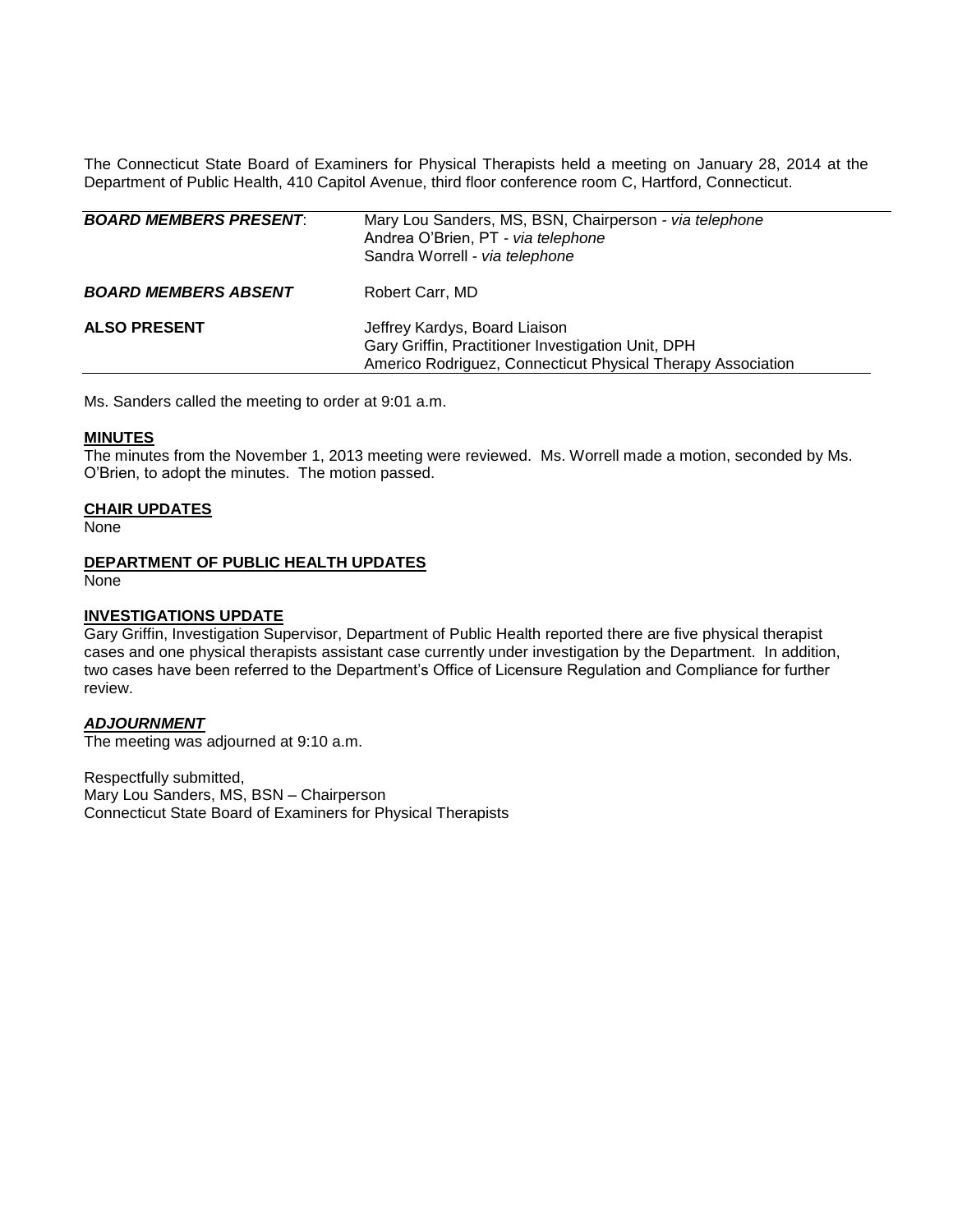The Connecticut State Board of Examiners for Physical Therapists held a meeting on April 29, 2014 at the Department of Public Health, 410 Capitol Avenue, third floor conference room C, Hartford, Connecticut.

| <b>BOARD MEMBERS PRESENT:</b> | Mary Lou Sanders, MS, BSN, Chairperson - via telephone<br>Andrea O'Brien, PT - via telephone<br>Sandra Worrell - via telephone |
|-------------------------------|--------------------------------------------------------------------------------------------------------------------------------|
| <b>BOARD MEMBERS ABSENT</b>   | Robert Carr, MD                                                                                                                |
| <b>ALSO PRESENT</b>           | Jeffrey Kardys, Board Liaison<br>Americo Rodriguez, Connecticut Physical Therapy Association                                   |

Ms. Sanders called the meeting to order at 9:03 a.m.

#### **MINUTES**

The minutes from the January 28, 2014 meeting were reviewed. Ms. O'Brien made a motion, seconded by Ms. Worrell, to adopt the minutes. The motion passed.

#### **CHAIR UPDATES**

Ms. Sanders mentioned that the annual meeting of the Federation of State Boards of Physical Therapy will be held in San Francisco, California September 18, 2014 to September 20, 2014. Ms. Sanders will not be able to attend this year and asked that Ms. O'Brien or Ms. Worrell consider attending.

Americo Rodriguez, from the Connecticut Physical Therapy Association mentioned that the association will be submitting a name to the Office of the Governor for consideration to fill the vacant physical therapist position on the Board.

#### **DEPARTMENT OF PUBLIC HEALTH UPDATES**

None

**INVESTIGATIONS UPDATE** None

#### *ADJOURNMENT*

The meeting was adjourned at 9:11 a.m.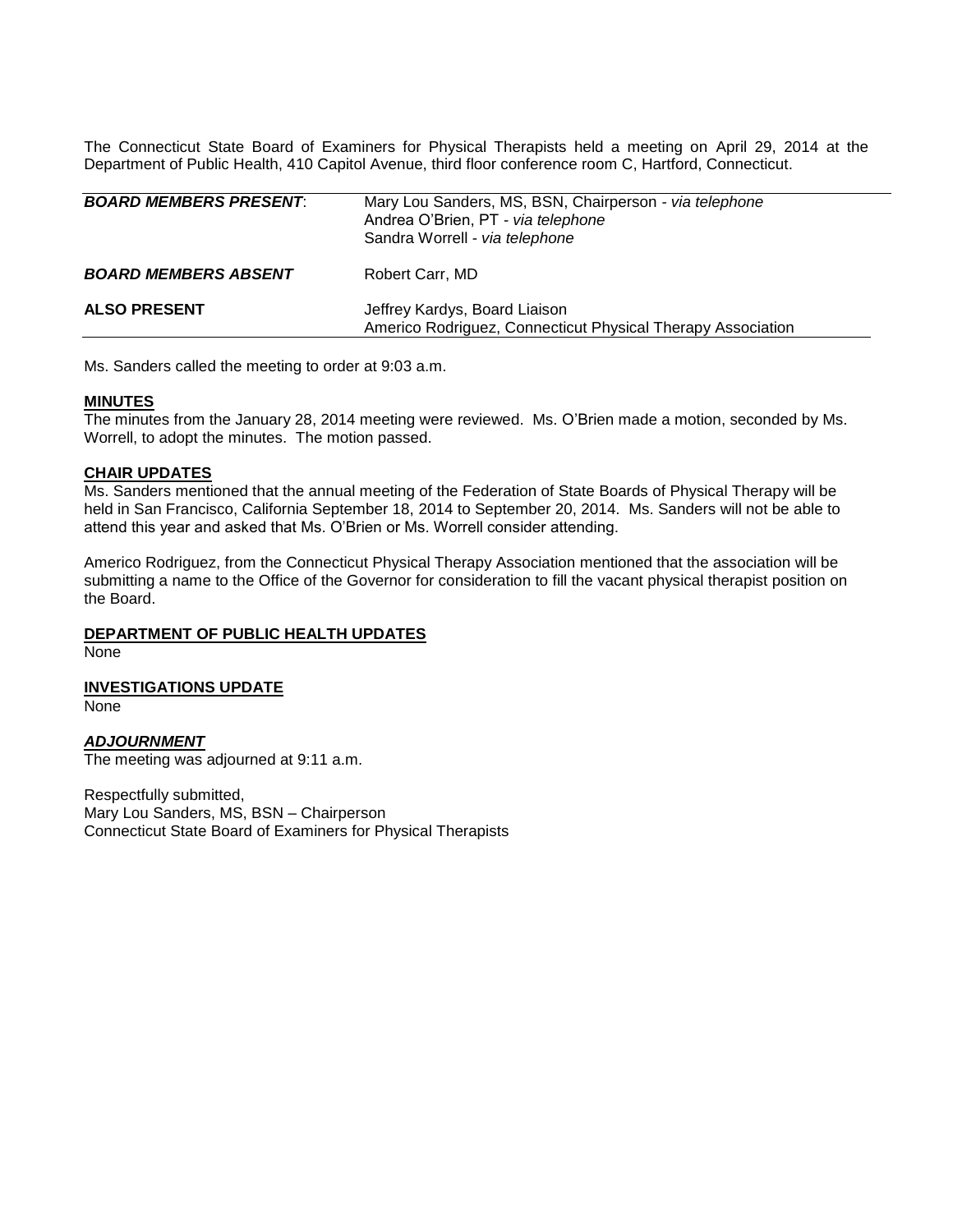The Connecticut State Board of Examiners for Physical Therapists held a meeting on September 30, 2014 at the Department of Public Health, 410 Capitol Avenue, third floor hearing room, Hartford, Connecticut.

| <b>BOARD MEMBERS PRESENT:</b> | Mary Lou Sanders, MS, BSN, Chairperson |
|-------------------------------|----------------------------------------|
|                               | Robert Carr, MD - via telephone        |
|                               | Andrea O'Brien, PT                     |
|                               | Michael J. Parisi, PT                  |
|                               | Sandra Worrell                         |
|                               |                                        |
| <b>BOARD MEMBERS ABSENT</b>   | <b>None</b>                            |

Ms. Sanders called the meeting to order at 9:01 a.m.

Mr. Parisi was welcomed to his first meeting as a Board member.

# **MINUTES**

The minutes from the April 29, 2014 meeting were reviewed. Ms. O'Brien made a motion, seconded by Ms. Worrell, to adopt the minutes. The motion passed.

## **UPDATES**

Ms. Worrell reported on her attendance at the Federation of State Boards of Physical Therapy annual meeting she attended in San Francisco, held on September 18–20, 2014.

# **INVESTIGATIONS UPDATE**

Gary Griffin, Investigation Supervisor, Department of Public Health reported there are two cases currently under investigation by the Department.

# **OFFICE OF LICENSURE REGULATION AND COMPLIANCE**

Tracy M. Van Vught, PT – Petition No. 2013-929

Leslie Scoville, Staff Attorney, Department of Public Health presented a Consent Order in the matter of Tracy M. Van Vught, PT. Respondent was not present.

Ms. O'Brien made a motion, seconded by Mr. Parisi, to adopt the Consent Order that imposes a reprimand of respondent's license. The motion passed unanimously. Ms. Sanders signed the Order.

#### Todd Roberts, PT – Petition No. 2013-209

Matthew Antonetti, Principal Attorney, Department of Public Health presented a Consent Order in the matter of Todd Roberts, PT. Respondent was present without representation. Ms. O'Brien made a motion, seconded by Mr. Parisi, to adopt the Consent Order that imposes a reprimand, a \$5000.00 civil penalty and probation for a period of 18 months. The motion passed unanimously. Ms. Sanders signed the Order.

# *ADJOURNMENT*

The meeting was adjourned at 9:21 a.m. on motion by Ms. Worrell, seconded by Mr. Parisi.